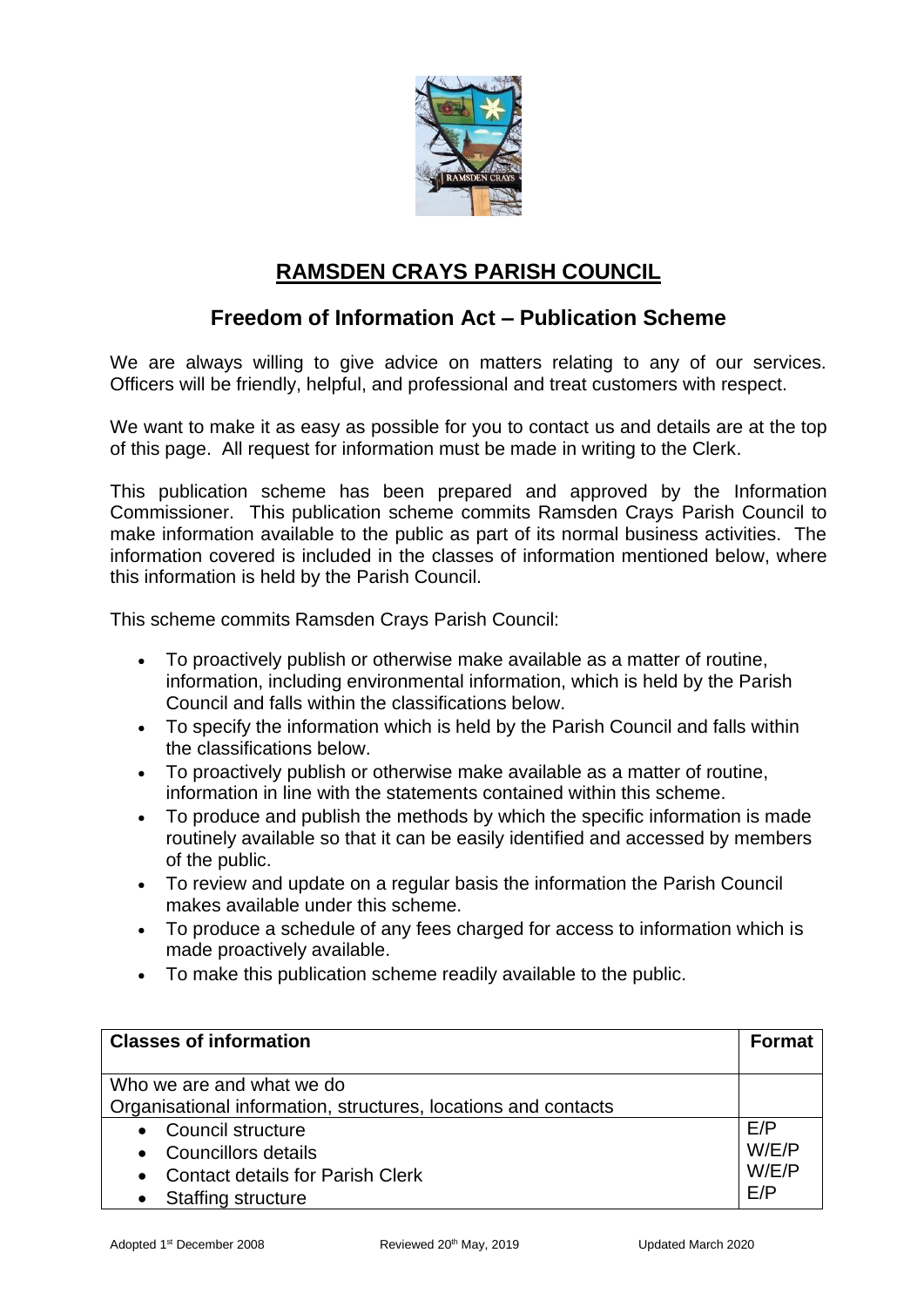| Location<br>$\bullet$                                                           | W/E/P          |
|---------------------------------------------------------------------------------|----------------|
| What we spend and how we spend it                                               |                |
| Financial information relating to projected and actual income and               |                |
| expenditure, tendering, procurement and contracts                               |                |
| Annual Return form                                                              | E/P            |
| <b>Auditors Reports</b><br>$\bullet$                                            | E/P            |
| Budget & precept demand                                                         | E/P            |
| Councillors' allowances and expenses<br>$\bullet$                               | E/P            |
| Grants made                                                                     | E/P<br>E/P     |
| <b>Current contracts</b>                                                        | W/E/P          |
| <b>Financial Regulations</b>                                                    |                |
| What our priorities are and how we are doing                                    |                |
| Strategy and performance information, plans, assessments, inspections           |                |
| and reviews                                                                     |                |
| Parish Plan<br>$\bullet$                                                        | N/A            |
| <b>Annual Reports</b>                                                           | W/E/P          |
| <b>Quality status</b>                                                           | N/A            |
| Local charters                                                                  | E/P            |
| How we make decisions                                                           |                |
| Policy proposals and decisions. Decision making processes, internal             |                |
| criteria and procedures, consultations                                          |                |
| Timetable of meetings<br>$\bullet$                                              | W/E/P          |
| Agendas and minutes of all council meetings open to the public<br>$\bullet$     | W/E/P          |
| (Excluding information that is properly regarded as private to the              |                |
| meeting)                                                                        | E/P            |
| Reports presented to the Council when open to the public                        | E/P            |
| Responses to consultation papers<br>$\bullet$                                   | E/P            |
| Responses to planning applications                                              | W/E/P          |
| Record of the Annual Parish Meeting                                             | E/W            |
| Our policies and procedures                                                     |                |
| Current written protocols for delivering our functions and responsibilities     |                |
| <b>Standing Orders</b><br>$\bullet$                                             | W/E/P          |
| Committee terms of reference<br>$\bullet$                                       | N/A            |
| Code of Conduct                                                                 | E/P            |
| <b>Equal Opportunities</b>                                                      | W/E/P<br>W/E/P |
| Equality<br>$\bullet$                                                           | W/E/P          |
| Dignity at Work - Bullying & Harassment<br>$\bullet$                            | E/P            |
| Health & Safety<br>$\bullet$                                                    | W/E/P          |
| <b>Complaints Procedure</b><br>$\bullet$                                        |                |
| <b>Records Management</b><br>$\bullet$                                          | N/A            |
| Policies and procedures for handling request for information<br>٠               | W/E/P          |
| Information security<br>$\bullet$                                               | E/P            |
| <b>Data Protection Policies</b>                                                 | W/E/P          |
| Schedule for charges (for the publication of information)<br>$\bullet$          |                |
| Lists and registers                                                             |                |
| Information held in registers required by law and other lists and registers     |                |
| relating to the functions of the Parish Council                                 | E/P            |
| <b>Assets Register</b><br>$\bullet$<br><b>Register of Councillors Interests</b> | E/W            |
|                                                                                 |                |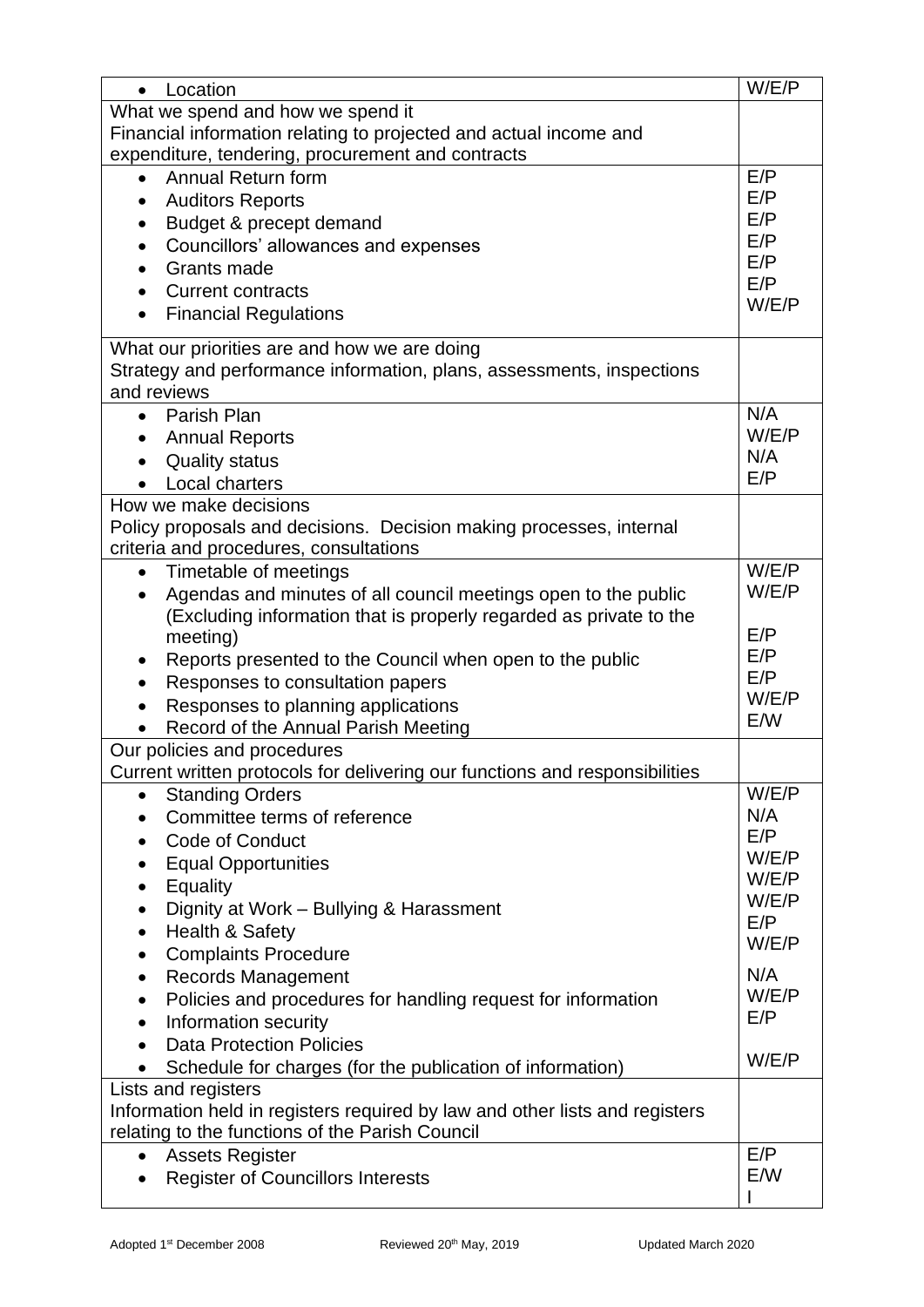| • Register of gifts and hospitality                                        |     |
|----------------------------------------------------------------------------|-----|
| The services we offer                                                      |     |
| Information about the services we offer, advice and guidance, leaflets and |     |
| newsletters. Details of the services offered                               |     |
| • Street Furniture (seats, litter/bins, notice boards, village signs etc.) | E/P |
|                                                                            |     |

Key to format abbreviations:

W – Website,  $E$  – Email, P – Paper, I – Inspection, N/A – Not applicable at this time.

The classes of information will not generally include:

- Information the disclosure of which is prevented by law, or exempt under the Freedom of Information Act, or is otherwise properly considered to be protected from disclosure.
- Information in draft form.
- Information that is no longer readily available as it is contained in files that have been placed in archive storage, or is difficult to access for similar reasons.

### **Methods by which information published under this scheme will be made available:**

- Where it is within our capability, information will be published on our website.
- Where it is impracticable to make information available on our website, or if an individual does not wish to access the information by the website, hard copies can be requested, or an appointment made to view the requested information at a mutually convenient time and location within a reasonable timescale.

Information will be provided in the language in which it is held or in such other language that is legally required. Where the Parish Council is legally required to translate any information, it will do so.

Obligations under disability and discrimination legislation and any other legislation to provide information in other forms and formats will be adhered to when providing information in accordance with this scheme.

#### **Charges which may be made for information published under this scheme**

The purpose of this scheme is to make the maximum amount of information readily available at minimum inconvenience and cost to the public. Charges made by the Parish Council for routinely published material will be justified and transparent and kept to a minimum.

Material which is published and accessed on a website will be provided free of charge.

Material requested via e-mail, (provided it is not deemed to be excessive) will be provided free of charge.

Charges may be made for information subject to a charging regime specified by Parliament.

For information requested as a hard copy, charges may be made for actual disbursements incurred such as: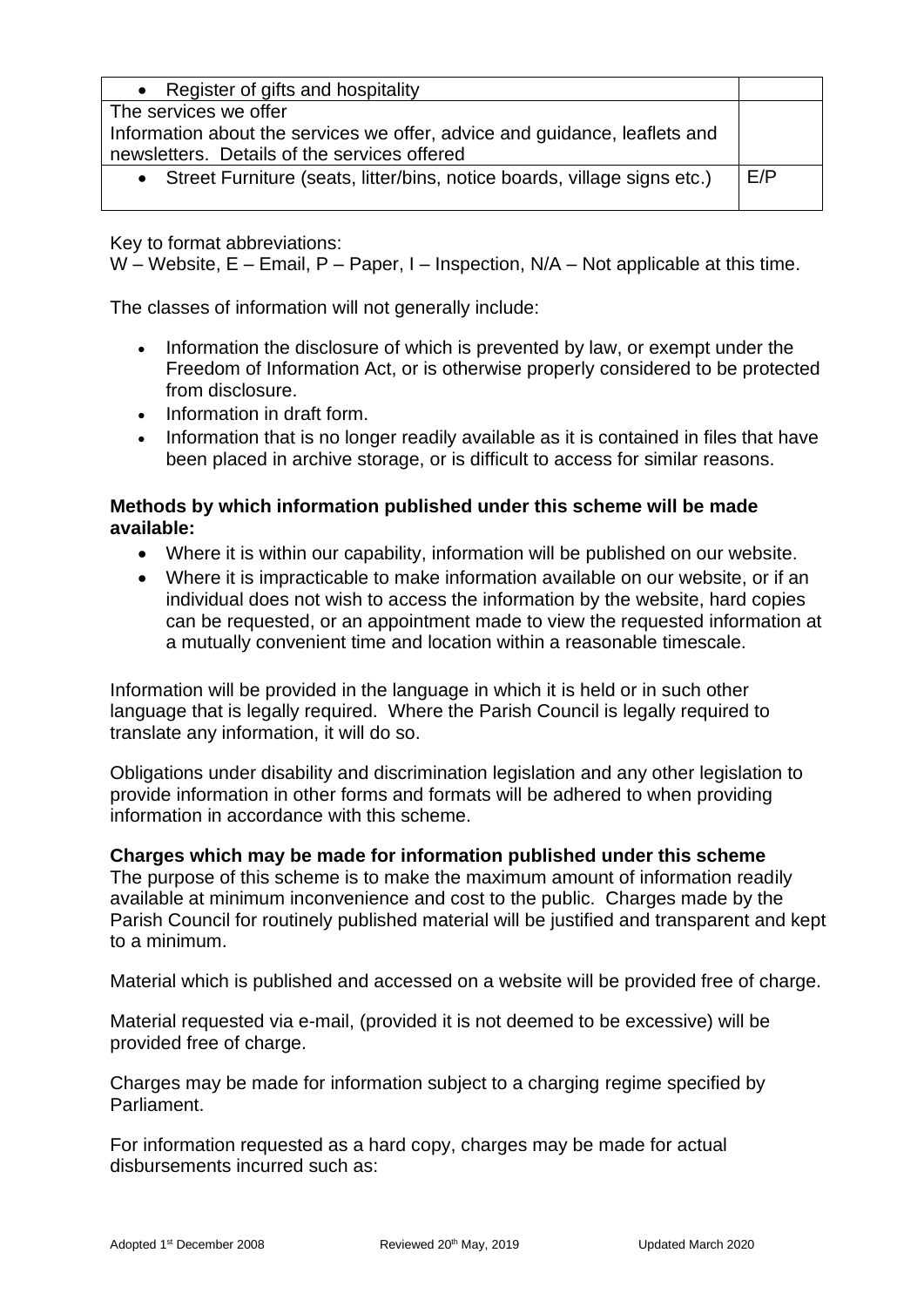- photocopying @ 10p per copy
- postage and packaging
- the costs directly incurred as a result of viewing information

Charges may also be made for information provided under this scheme where they are legally authorised, they are in all the circumstances, including the general principles of the right of access to information held by public authorities, justified and are in accordance with a published schedule or schedules of fees which is readily available to the public.

If a charge is to be made, confirmation of the payment due will be given before the information is provided. Payment may be requested prior to provision of the information.

#### **Written requests**

Information held by the Council that is not published under this scheme can be requested in writing, when its provision will be considered in accordance with the provisions of the Freedom of Information Act.

Clerk: Mrs. Georgina Bassett [rcparishcouncil@gmail.com](mailto:rcparishcouncil@gmail.com) Telephone: 07469702826